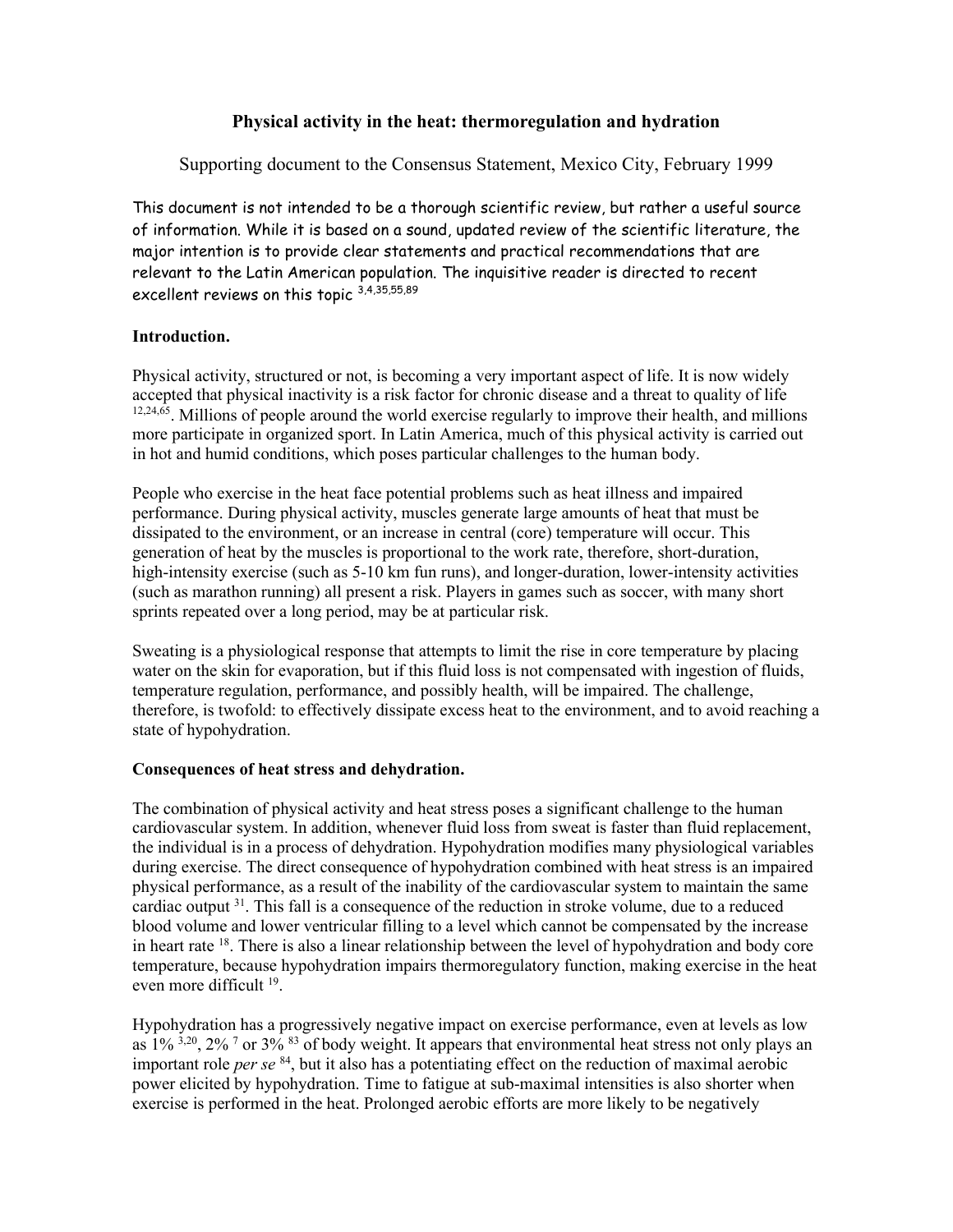influenced by hypohydration than short-term anaerobic exercise tasks<sup>7</sup>. There are few studies on the effects of hypohydration on anaerobic power, muscular strength, speed, coordination, and agility, and their results are not conclusive.

The negative effect of hypohydration on thermoregulatory function increases the risk of heat exhaustion and heat stroke, two heat-related illnesses <sup>4,34,41</sup>. Heat stroke is a serious condition that may be life-threatening <sup>16</sup>, and therefore should be treated immediately by medical personnel, whose major goal will be to lower core temperature <sup>69,91</sup>. Kidney function complications have also been associated with hypohydration and high body core temperatures during exercise in the heat 44,45,86,91,95,97,100. Finally, a rather common problem are so-called **heat cramps**, or "exercise-associated muscle cramping" (EAMC) 46,50,96. These "painful spasmodic involuntary contractions of skeletal muscle that occur during or immediately after muscular exercise" 87, are commonly associated with profuse sweating while exercising in the heat, but the scientific evidence supporting the hypothesis of a direct relationship between hypohydration and EAMC is very limited. This issue warrants further investigation.

### **Effect of the environment on thermoregulation.**

As mentioned above, body heat production during exercise is a function of exercise intensity. Dissipation of this heat will depend on heat transfer from body core to skin, on clothing, and on ambient heat stress. The ambient heat stress imposed on an individual is a function of air temperature, wind speed, relative humidity, and solar radiation. A practical combined measure of ambient heat stress is the Wet Bulb Globe Temperature (WBGT) index 26,105. The American College of Sports Medicine (ACSM) has established guidelines for long-distance runners clad in shorts, T-shirts, and running shoes, in terms of risk of heat illness: if WBGT is above 28<sup>o</sup>C there is a **very** high risk; when WBGT is between 23 and 28° C the risk is high. A WBGT index of 18-23°C indicates a **moderate** risk, and if WBGT < 18o C, the risk is **low** <sup>4</sup> . The risk of heat illness is also higher whenever WBGT is unusually high, relative to the normal climate where people have been exercising.

A large number of Latin American countries are located in the tropical region. While altitude can make a considerable difference (e.g., Mexico City and Bogotá are cooler cities), the tropics are characterized by relatively constant, high temperature and humidity for most of the year. WBGT values higher than 28°C are not uncommon, especially at sea level.

There is preliminary evidence to indicate that inhabitants of tropical regions have a greater tolerance to ambient heat stress, possibly due to their level of chronic heat acclimatization  $^{78,80}$ . However, until more complete data are published regarding heat stress tolerance of chronically heat-acclimatized people, the ACSM guidelines should be followed.

Heat acclimatization is a collection of physiological adaptations that enable an individual to withstand greater ambient heat stress. It includes an increase in the sweating capacity, a more dilute sweat, and an enhanced ability to sustain a high sweat rate during prolonged exercise <sup>54,88</sup>. All of these adaptations help minimize heat accumulation, allowing a longer endurance time and a lower risk of heat-related illness. Because acclimatized individuals have higher sweat rates, they need to pay more attention to hydration.

Heat acclimatization is a normal result of regular exposure to physical activity in the heat. When athletes or physically active people move or travel to a hotter region, acclimatization can be induced by progressive exposure to heat. At the beginning of the acclimatization process, the duration and intensity of the exercise sessions should be lower than usual. Duration and intensity may be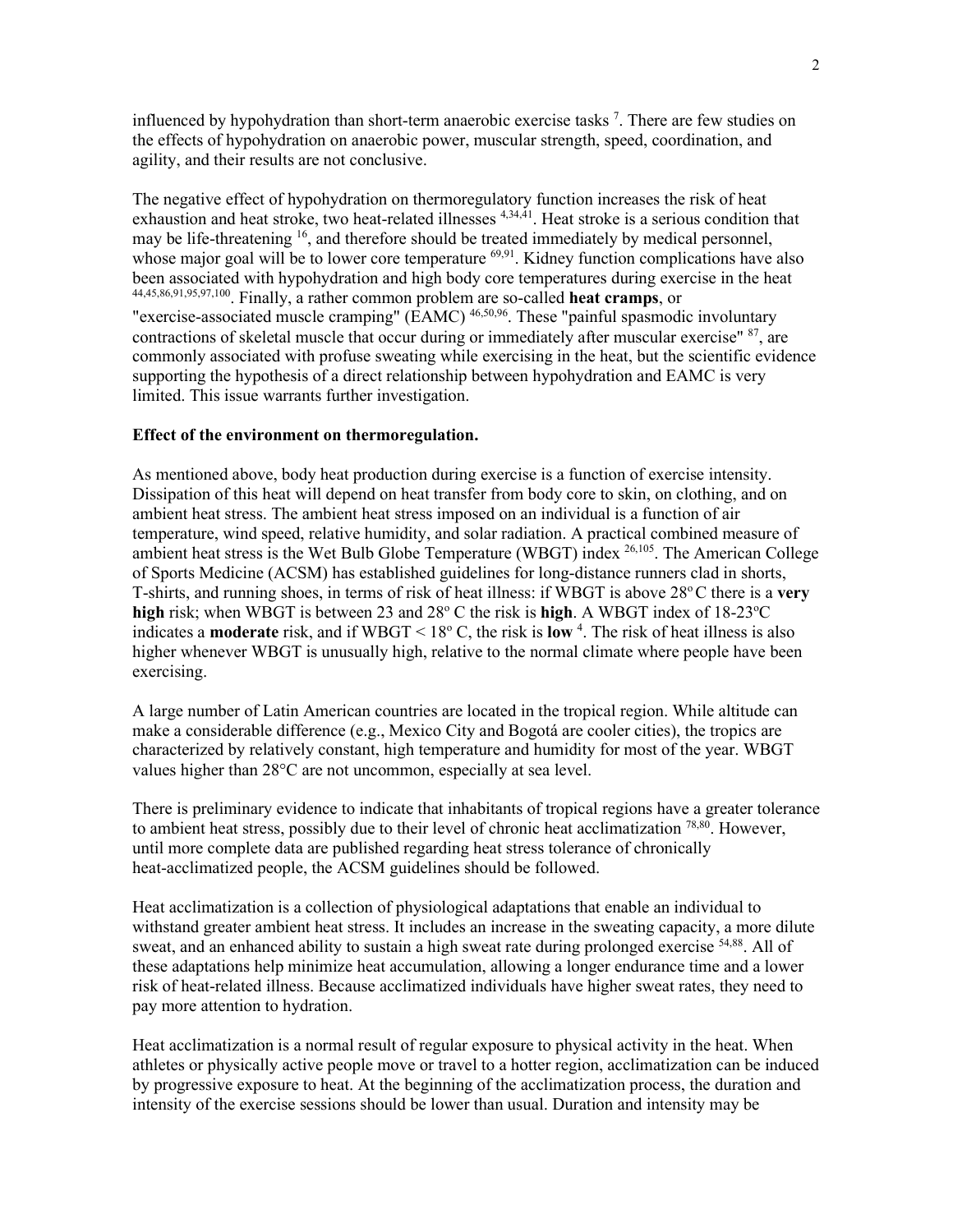gradually increased every day as heat tolerance improves. Significant adaptations occur within the first 7-14 days of heat exposure  $54$ .

While heat exposure during exercise is very important for acclimatization, it is also true that a higher aerobic fitness *per se* enables individuals to better dissipate the thermal load of exercise, mostly because of an expanded blood volume and an improved sweating capacity  $^{63}$ . The quantity and quality of exercise needed to improve aerobic fitness is greater than what is recommended for health-related benefits. Frequency should be between 3 and 5 days per week, with a session duration of 20 to 60 minutes, at an exercise intensity of 55/65% to 90% of maximum heart rate <sup>6</sup>.

All individuals, acclimatized or not, need to pay attention to climatic conditions and make the appropriate adjustments whenever ambient heat stress is unusually high. Shorter and lighter warm-up sessions prior to training and competition will prevent core temperature from rising unnecessarily. Competition or training strategy should accommodate a lower duration and intensity, together with longer and more frequent breaks, to reduce heat production. Finding cooler areas in the shade or wind for warm-up sessions, breaks, and recovery periods or *siestas* is often possible; this helps keep body temperature lower and prevent dehydration.

Contrary to the recommendations above, it is common in Latin America to see exercising individuals wearing rubber suits or accessories to promote sweating, believing this will result in fat loss. Rubber suits create a microenvironment around the individual where humidity is very high and evaporation of sweat is virtually impossible, severely limiting heat dissipation. Body core temperature increases rapidly, profuse sweating quickly produces dehydration, and fatigue ensues. This procedure is not only useless to facilitate fat loss, it is also a threat to thermoregulation and promotes heat illness.

While it is clear that individuals may adapt to the physiological challenges of physical activity and heat stress by progressively increasing their level of activity and exposure to heat, there is no evidence to show that it is possible to adapt to hypohydration. In fact, hypohydration compromises the advantages of acclimatization. Exercising without drinking may be *muy macho* and strengthen the will, but it hurts the body seriously.

### **The hydration process.**

Euhydration, a normal, balanced level of hydration, is only maintained in physically active people if they ingest enough fluid before, during, and after physical activity. The ability to match fluid loss with fluid intake is limited by the maximal rates of drinking, gastric emptying, and intestinal absorption. Under hot and humid conditions, sweat rates can easily exceed these limits 67.

It has been known for decades that when people exercise and sweat they do not voluntarily replace all the fluid lost through sweating <sup>72,81,94</sup>, even when fluids are widely available. This is called voluntary dehydration, and it occurs in unacclimatized children  $10,11,102$ , in acclimatized children  $80$ , and in adults  $14,33,81$ .

Spontaneous fluid intake is influenced by a variety of sensory-related information such as odor, taste, temperature, color, and subjective quality. Only a few of these factors have been studied systematically, the major ones being fluid temperature and flavor. Studies with different fluids show that voluntary fluid intake is maximum when liquids are cool, that is, at a temperature between 15 and 20°C 3,13,98. Slightly flavored drinks are preferred over plain water, but strong natural flavors like beer, milk, and carbonated drinks are not highly acceptable during exercise <sup>38</sup>.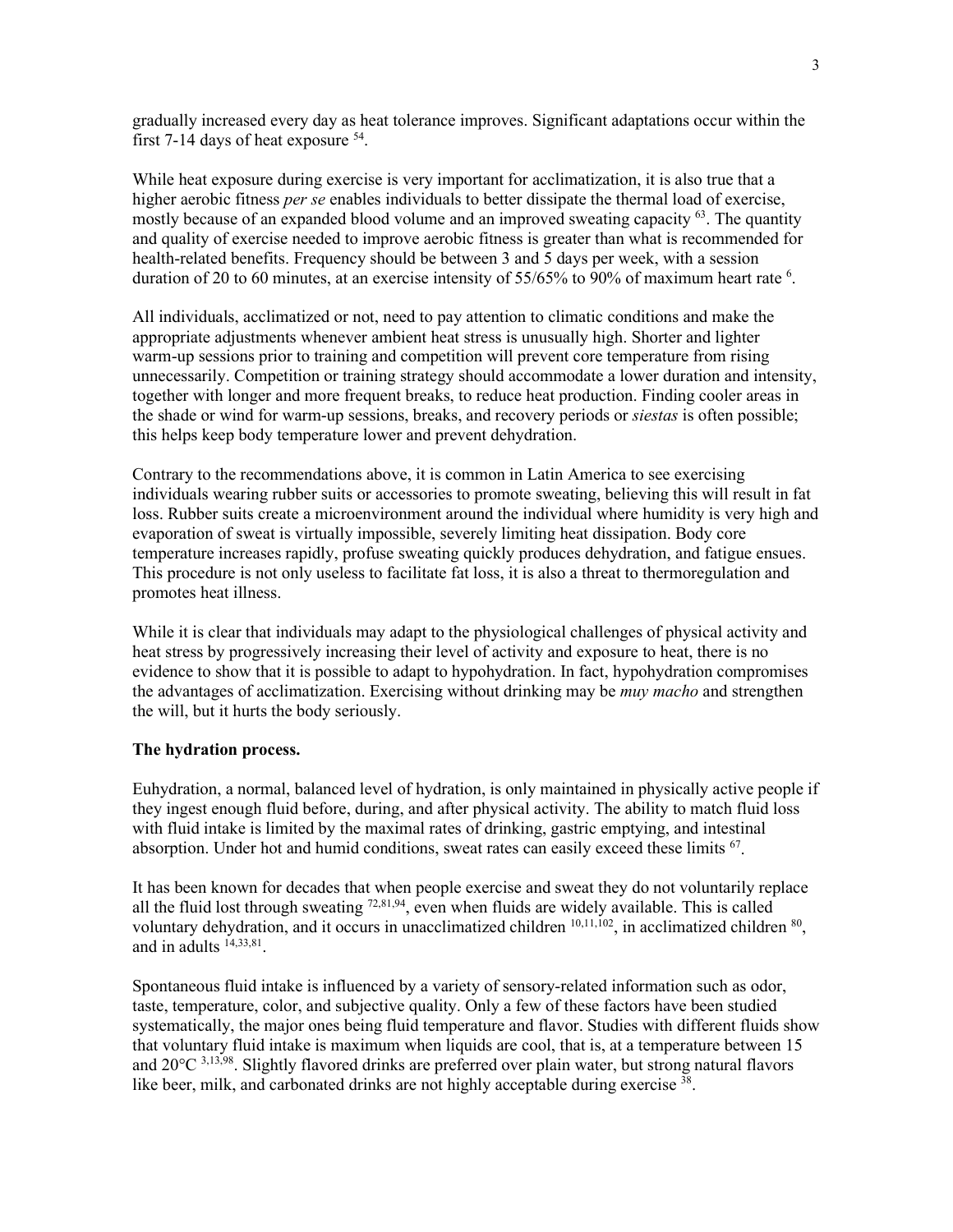The voluntary consumption of a well-formulated sports drink is greater than that of plain water, in part due to the palatability of sports drinks <sup>37,98,102</sup>. Beverage temperature, sweetness, flavor intensity, mouthfeel, tartness, and aftertaste are all characteristics that influence palatability and thereby encourage or discourage fluid consumption during physical activity. A series of studies with boys exercising in the heat have shown that voluntary intake of a flavored drink was high enough to maintain euhydration, even when sweat rates were high 78,102,103.

Once fluid has been ingested, it must first be emptied from the stomach. Gastric emptying depends on several factors. The exponential nature of the emptying curve indicates the crucial importance of the volume of stomach contents in controlling the emptying rate: as the fluid is emptied and the stomach volume falls, so the rate of emptying is decreased. Maintaining a large fluid volume in the stomach will promote emptying <sup>66,75</sup>, although the presence of large volumes in the stomach is not well tolerated by all individuals and is against the preference of many soccer players. This tolerance is subject to training, allowing the individual to handle larger volumes after repeated trials.

Fluids with a greater energy content have slower gastric emptying rates. This pattern is the same during exercise as that observed at rest <sup>39,40,59,62,68,101</sup>. The negative effect of a high energy content on gastric emptying rate is much greater than the effect of a high fluid osmolality. High-intensity exercise will slow down or even stop gastric emptying, but exercise at intensities around 70 to 75% VO2max has little or no effect on the rate of gastric emptying 36,48,59,71,74. Severe hypohydration in combination with hyperthermia and intense exercise slows gastric emptying and increases the risk of gastrointestinal distress 73,82.

The third rate-limiting process during hydration is intestinal absorption of fluids. Two major factors governing net water transport in the small intestine are osmolality and solute flux 28,29,90. Solutions markedly hypertonic to human plasma cause less water absorption and more secretion, while hypotonic solutions promote net water absorption. The addition of carbohydrate to a fluid replacement solution can enhance intestinal absorption of water  $^{29,60,75,90}$ . The use of multiple substrates (carbohydrates) stimulates several different solute absorption mechanisms, yielding greater water absorption than solutions with only one substrate  $\frac{90}{10}$ . The proper amount and type of carbohydrate dramatically stimulates fluid and electrolyte absorption in the small intestine, even in slightly hypertonic drinks.

An adequate hydration **before** physical activity is essential to preserve all physiological functions. Fluid deficit before exercise can potentially compromise thermoregulation, and produce greater cardiovascular strain during the exercise session  $3,8,64,83$ . Ingestion of 250 to 600 mL of fluids at least two hours before exercise will help assure beginning with a proper hydration level, plus it allows some time for any unnecessary fluid to be released via urine.

There is not enough evidence to support hyperhydration before exercise as a means to improve exercise performance <sup>49,77</sup>. Hyperhydration is difficult to achieve because plasma volume expansion results in hypotonicity and increases diuresis. There is a strong possibility that hyperhydration protocols are simply allowing chronically-hypohydrated subjects to reach a normal level of hydration, a clearly positive physiological achievement that would be meaningless to euhydrated subjects, but is very important in Latin America where cultural influences may promote chronic hypohydration.

**During** physical activity, the goal of fluid ingestion should be to match fluid loss from sweat or, when sweat rates are too high, to replace as much fluid as possible. This is achieved by drinking small volumes (125 to 500 mL of fluid) regularly, every 15 minutes or so. The amount and frequency need to be adjusted according to particular sweat rates and tolerance of fluid ingestion.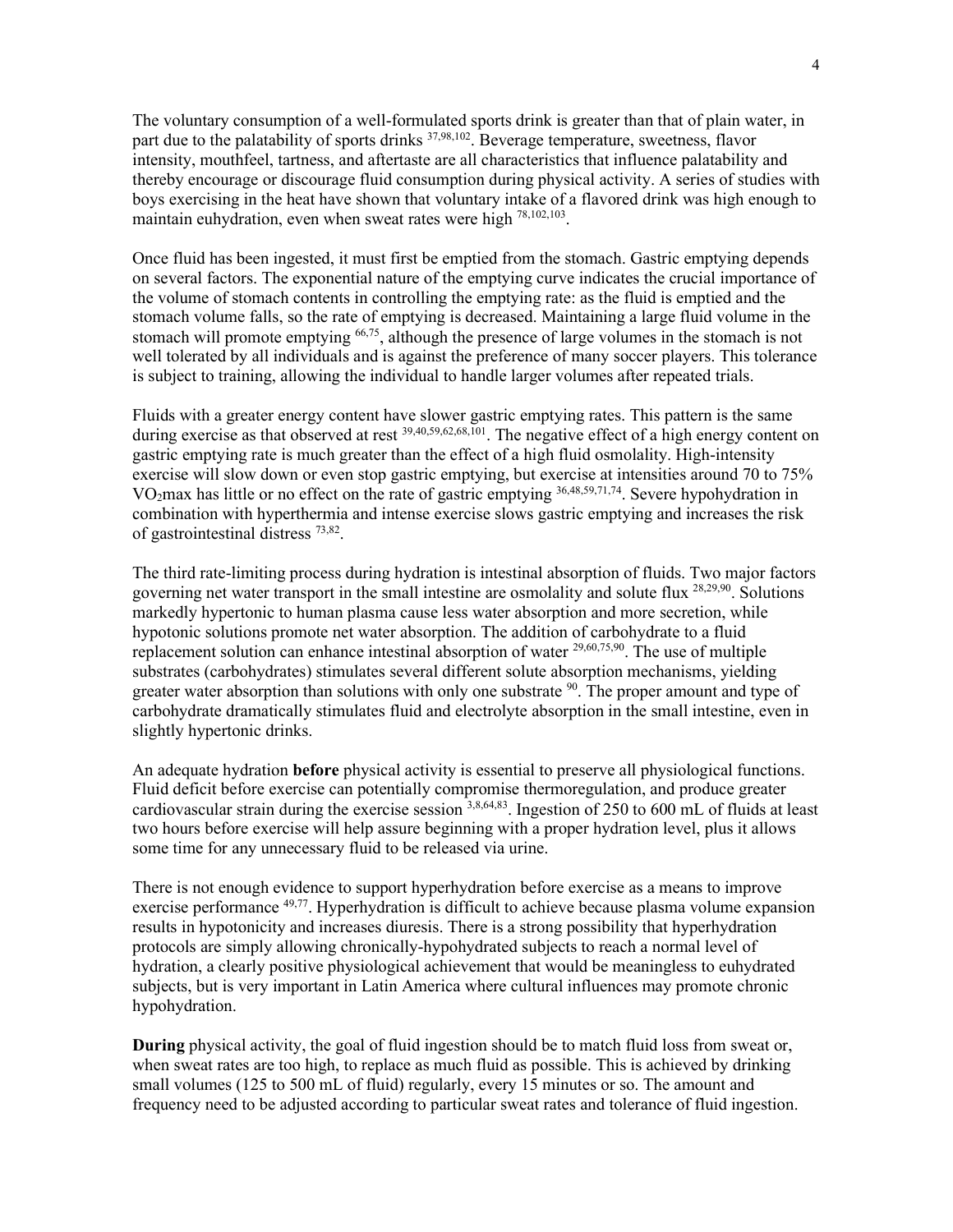Fluid loss during an exercise session may be estimated by weighing the person nude and dry before and after exercise: approximately 100 mL of sweat were lost for every 100 g of weight loss obtained.

Restoration of water and electrolyte balance is an essential part of the recovery process after exercise that results in sweat loss. Adequate rehydration **after** one exercise session translates into euhydration before the next session. Because of ongoing urine output, subjects are in net negative fluid balance throughout the recovery period, unless the volume ingested exceeds the loss. When the sodium concentration of the ingested fluid is varied (0, 25, 50 or 100 mmol/L) and fluid is ingested in a volume equal to 1.5 times the sweat loss, urine output is inversely proportional to the sodium concentration of the ingested fluid. For effective rehydration, drinks and food should replace electrolytes lost in sweat as well as the volume loss: this means that the intake of sodium should be moderately high (perhaps 50-60 mmol  $\text{Na}^+\text{/L}$  fluid), and there should also be some potassium. To balance this requirement with drink palatability, some of the sodium could be ingested as food. To surmount ongoing obligatory urine losses, the volume consumed should be greater (by at least 50%) than the volume of sweat lost <sup>51,52,53,68,92,93</sup>.

### **Utilization of sports drinks.**

Water is a widely available fluid for hydration. While ingestion of water can help offset many problems of dehydration, research conducted over the last five decades has repeatedly confirmed that physically active people can benefit from ingesting a proper mixture of fluid, carbohydrates, and electrolytes. The benefits are proportional to the need for fluid, energy, and minerals of each individual. Physiological efficacy requires that the beverage be formulated to avoid (or to at least minimize) the limitations imposed by voluntary drinking, gastric emptying and intestinal absorption, while providing fluid, carbohydrate, and electrolytes in amounts and at rates known to provoke positive physiological and performance responses 3,17,30,32,47,60,85.

The right amount and types of carbohydrate are important determinants of sports drink efficacy. In addition to imparting the sweetness level that improves palatability, carbohydrate plays a number of other important roles. The proper amount and type of carbohydrate has minimal effect on gastric emptying and yet dramatically stimulates fluid and electrolyte absorption in the small intestine, as mentioned above. The glucose provided by sports drinks is taken up by active muscle cells, helping sustain a high rate of carbohydrate oxidation, which can improve exercise performance. Sports drinks should contain a mixture of carbohydrates (e.g., a combination of sucrose, glucose, and fructose) in a concentration of about 60-70  $g/L^{61}$ .

Electrolytes play a key role in maintaining fluid intake and promoting rehydration. Fluid intake during physical activity can be maintained by ingesting a small amount of sodium chloride. Absorption of salt into the bloodstream prevents plasma osmolality from dropping below the thirst threshold too quickly and thereby helps preserve the drive to drink. After physical activity, rapid and complete rehydration requires the replacement of the sodium and chloride that was lost in sweat. For these reasons, sports drinks should contain at least 100-mg sodium per 250 ml.

To this date, there is no compelling scientific evidence to support the inclusion of other ingredients in sports drinks. Glycerol, caffeine, certain amino acids, numerous metabolites (e.g., pyruvate, lactate, etc.), and various vitamins and minerals have been suggested as possible ingredients in sports drinks. Although there have been some published reports of purported benefits, there is no scientific agreement that such inclusion would improve sports drink efficacy.

### **Special population groups.**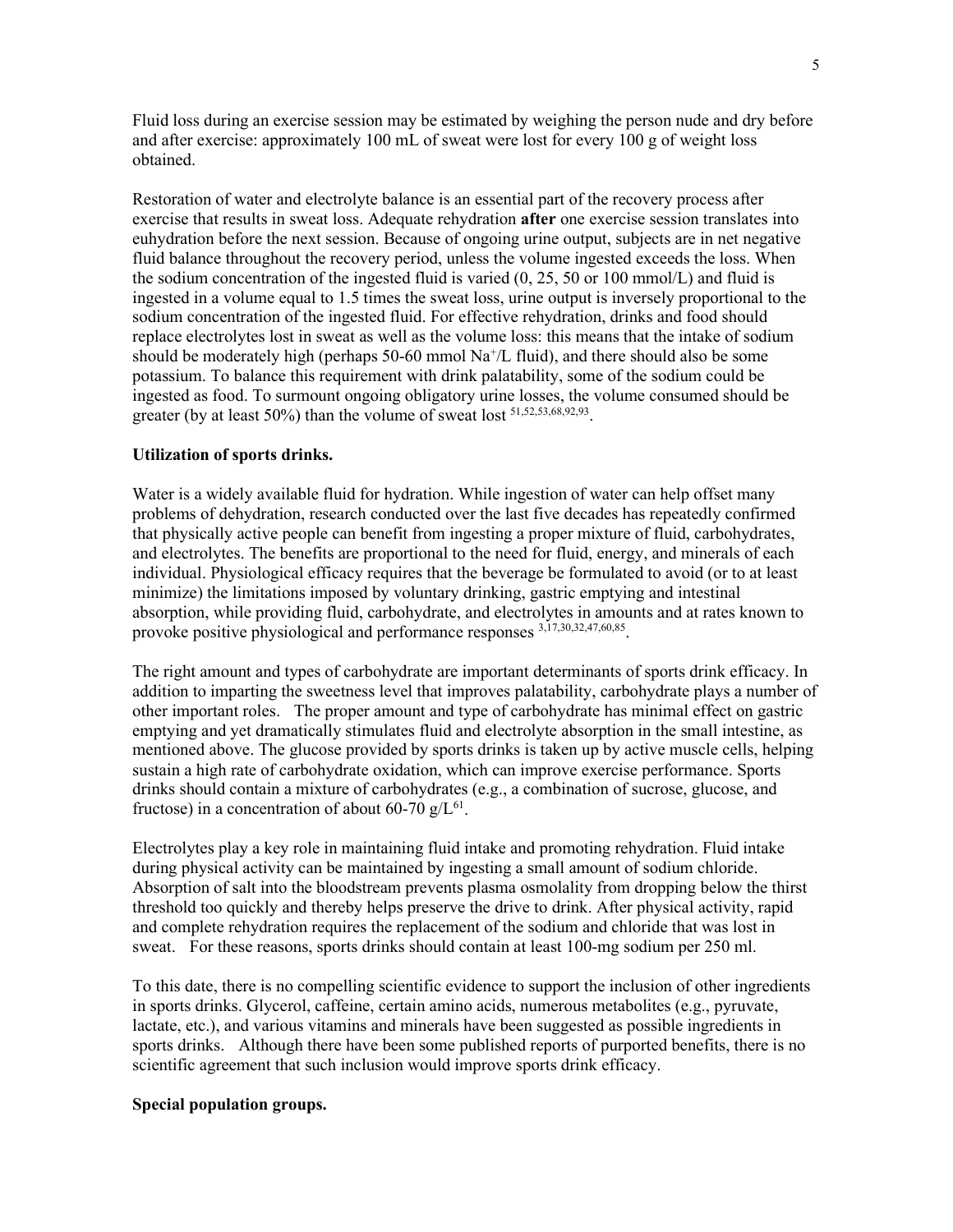Exercise and hydration guidelines for physical activity in the heat are generally directed to active adults. Whether they are applicable to healthy children, older adults and pregnant women is an important question since these groups may exercise as much as adults, and they represent a large segment of the population in Latin America. People with common chronic diseases such as hypertension, diabetes mellitus or coronary heart disease may benefit from regular physical activity, but due to the nature of their disease, need special consideration as well. Health professionals are encouraged to study the scientific literature on exercise in specific populations cited below.

Potential thermoregulatory disadvantages of **children** are their lower sweating rate per surface area and per sweat gland, and a higher increase of core temperature as they dehydrate <sup>9</sup>. Despite the lower sweating rate, children may dehydrate as much as adults. When flavored and isotonic sports drinks are available during or after prolonged exercise, the voluntary intake of children is higher  $58,78,102$ , although preliminary evidence suggests this may not be true in heat-acclimatized girls  $^{79}$ . Coaches and parents have a responsibility to ensure adequate opportunities for fluid intake, to make palatable drinks available, and to encourage drinking before, during and after exercise. About 1.8 ml·kg<sup>-1</sup> every 15 minutes is enough to keep a healthy child euhydrated during exercise at a moderate intensity in the heat 57. A higher intake should be considered for acclimatized children, and those living in the tropics who might be chronically hypohydrated.

Much of the heat intolerance of **older adults** is due to their sedentary life, which impairs their aerobic fitness and acclimatization <sup>42</sup>. Independent of the lifestyle, decreased skin blood flow and sweating output were shown to be inevitable changes with aging <sup>43</sup>. When guiding them about exercise in the heat, we should consider their health (including the use of medications), fitness and acclimatization levels. Because of their lower thirst perception for any given degree of hypohydration 56, drinking should be encouraged even if they do not feel thirsty.

Thermoregulatory concerns about exercising during **pregnancy** are related to maternal and fetus responses <sup>15</sup>. Fetal temperature is about  $0.5^{\circ}$ C higher than that of the mother at rest, so there is a greater risk for baby's hyperthermia during exercise. Hyperthermia may damage fetus growth and formation. After physician clearance and specific advice such as aquatic exercise, a pregnant woman should avoid hypohydration and exercising in hot conditions, to keep her body core temperature below  $38.5^{\circ}C$  <sup>104</sup>. Fluid replacement may include carbohydrate since hypoglycemia is another concern that may affect growth of the baby and maternal comfort.

Therefore, children, older adults, and pregnant women need extra care to prevent hyperthermia and dehydration. Hydration procedures follow the same basic principles as those for average adults. There is no clinical or physiological reason to contra-indicate utilization of a regular sport drink in these groups, since the composition represents no overload for the body (100 mL of a typical sports drink has about 6 g of carbohydrate, 46 mg  $Na^+$ , and 13 mg K<sup>+</sup>. This is about half the carbohydrate concentration of many soft drinks and fruit juices, and about the same amount of  $Na<sup>+</sup>$  in 100 mL of milk). Because sports drinks are clearly labeled regarding their composition, the amounts can be easily included in the nutritional assessment of individuals. Future studies may indicate if there is an *optimal drink formula* for each particular group.

Hypertension and diabetes mellitus are two common chronic diseases that produce high morbidity and mortality in the world. After seeking for medical advice, the initial treatment of these diseases usually includes nutrition counseling and several lifestyle modifications, such as increased regular physical activity 1,23,25,76. Basically, the same recommendations for average adults apply to hypertensive and diabetic patients who have no complications, with only a few specific concerns.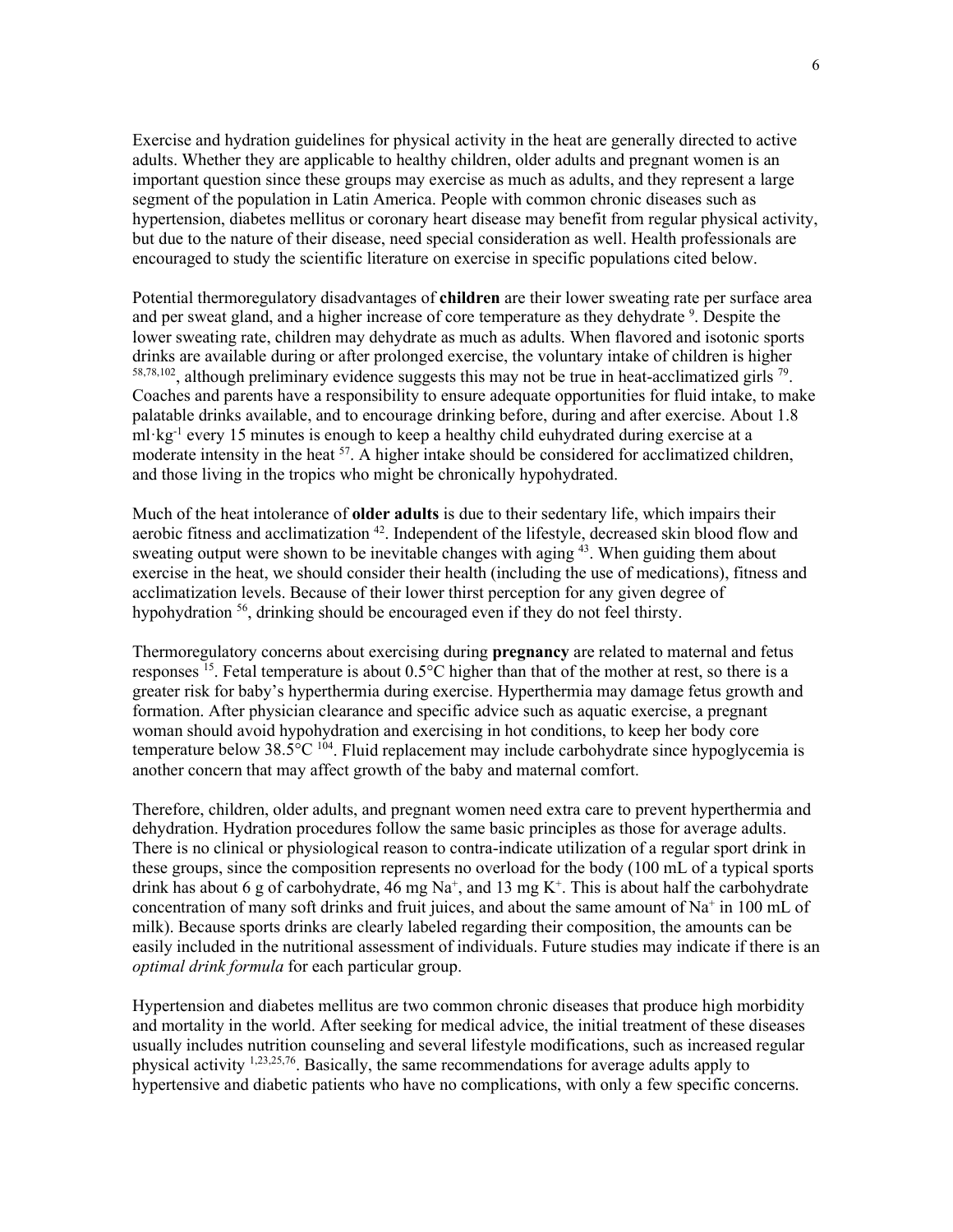It is standard practice to have hypertensive and diabetic patients cleared by a physician for exercise. Physicians and nutritionists should be familiar with the present document and other relevant publications  $2.5$ , and must consider the supply of carbohydrate and sodium in sports drinks when evaluating the diet of their patients.

Diabetic patients should not exercise in extreme temperatures because of potential problems with thermoregulation related to autonomic neuropathies  $22.27$ . Thermoregulatory responses, including sweating, are often abnormal with different body anhidrotic zones  $^{22}$ , and exercise tolerance is impaired. If carbohydrate content is carefully balanced with the normal diet, sports drinks may be consumed by patients with diabetes to help maintain blood sugar levels during exercise -thus preventing exercise hypoglycemia- and to stay well hydrated. Sports drinks have a high glycemic index, but they normally do not cause or contribute to hyperglycemia during exercise<sup>99</sup>. Individual needs should be determined with the help of a nutritionist or physician.

Hypertensive patients using β-blockers may experience compromised heat dissipation due to reduced skin blood flow, and also an accelerated sweat rate response which could worsen dehydration. Fluid replacement is especially important under these circumstances <sup>21</sup>. Furthermore, diuretic therapy can produce hypokalaemia and hypohydration, but with adequate fluid intake and potassium supplementation, exercise impairment can be avoided  $70$ . Hypertensive patients under sodium-restricted diets must include the sodium provided by sports drinks into their total intake calculations.

### **Conclusion.**

Scientific evidence shows that regular exercise brings many health benefits, but hot humid conditions pose a major challenge to the body's ability to perform physical activity. Exercise performance is significantly reduced, and the risk of dehydration and heat illness is also increased. Because high heat stress conditions prevail in much of Latin America, a few important strategies are necessary to minimize the impact of these conditions on physically active people and on athletes. These strategies are clearly summarized in the consensus statement attached to this document.

There is a need for further research in the area of physical activity in the heat. The following specific needs have been identified for Latin America:

1. What is the incidence of heat-related illness during sports participation in Latin America? What are the safe limits of WBGT for prolonged physical activity in chronically heat-acclimatized people?

2. What are the risk factors for exercise-associated muscle cramping? Is it possible to reduce the incidence of cramping by maintaining euhydration?

3. Are hyperhydration protocols achieving a true hyperhydration, or simply enabling subjects to overcome chronic hypohydration? What are the physiological and performance benefits or side effects of hyperhydrating athletes before exercise?

4. In the area of sensory characteristics of beverages, there is a need for a multidimensional model of analysis where the relative importance of the different elements can be weighed, and also where dose-response manipulations can be done.

5. Is there a shift on perceptual preferences (e.g., palatability) during exercise related to level of hypohydration, overall fatigue, or sensory fatigue?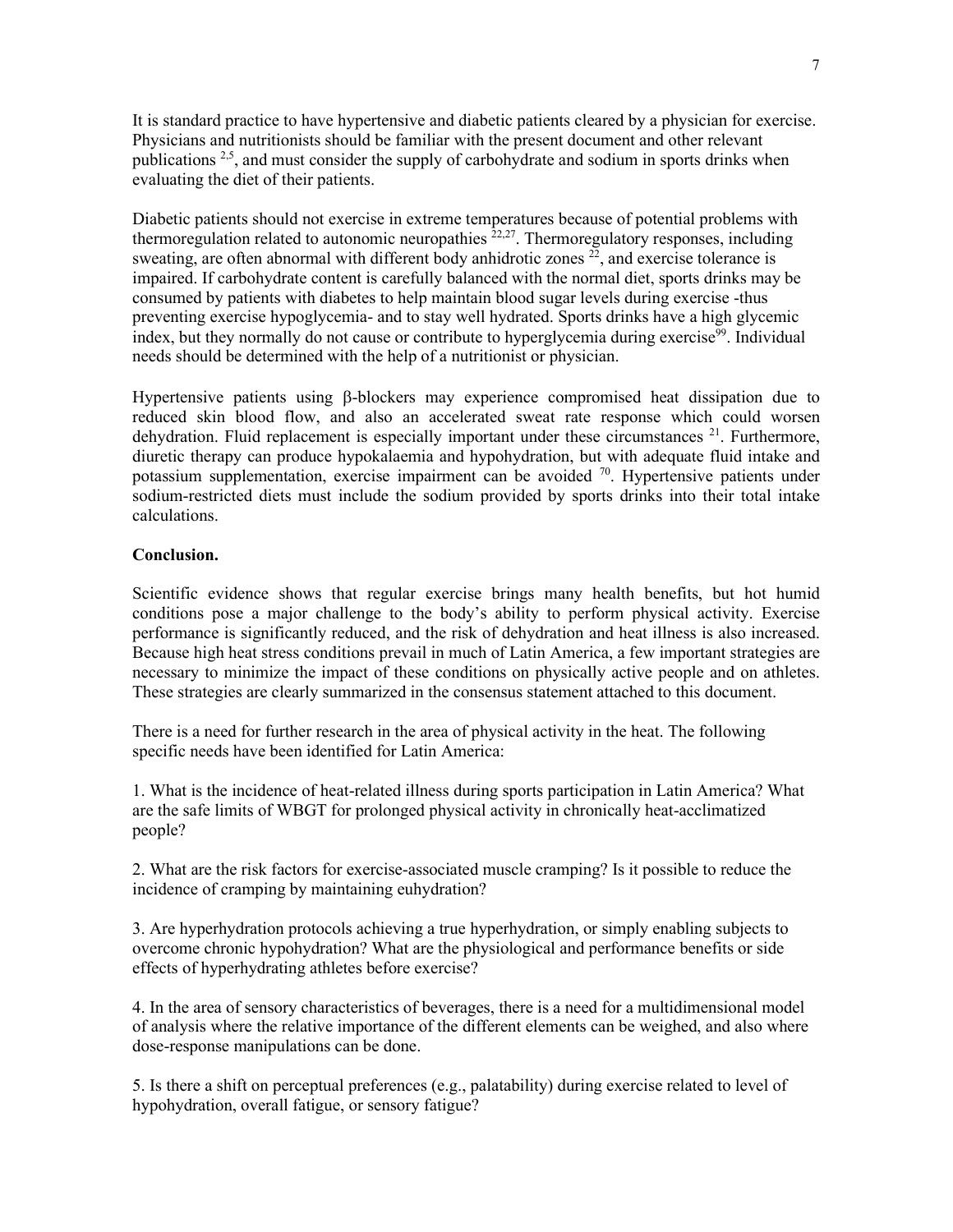6. Besides voluntary fluid ingestion, there is a need to further examine questions about alliesthesia and addiction from both acute and long-term perspectives.

7. Is there a relationship between ingestion of fluids and exercise-related transient abdominal pain (colics)?

8. Is there an optimal sport drink formula specific for children, older adults, pregnant women, or chronically ill people?

9. What are the advantages or disadvantages of sports drink ingestion during physical activity in diabetic or hypertensive patients?

10. Is there a negative effect of hypohydration on motor fitness, as measured by tests of speed, coordination, reaction time, accuracy, and agility? Is this effect in addition to the effect of heat?

> **Aragón-Vargas L.F., Consensus Committee Chairman and document editor** Gatorade Sports Science Institute and Universidad de Costa Rica, San José, Costa Rica. **Arroyo F.**, SportMed, Guadalajara, México. **de Barros T.L.**, CEMAFE, Sao Paulo, Brasil. **García P.R.**, Instituto Nacional de Deportes, Caracas, Venezuela. **Javornik R.**, Valle Arriba Athletic Center, Caracas, Venezuela. **Lentini N.**, Fisiomed, Buenos Aires, Argentina. **Matsudo V.K.R.**, CELAFISCS, Sao Paulo, Brasil. **Maughan R.J.**, University of Aberdeen, Escocia. **Meyer F.**, Universidade Federal do Rio Grande do Sul, Brasil. **Murray R.**, Gatorade Exercise Physiology Laboratory, Chicago, U.S.A. **Rivera-Brown A.**, Centro de Salud Deportiva y Ciencias del Ejercicio, Salinas, Puerto Rico. **Salazar W.**, Universidad de Costa Rica, San José, Costa Rica. **Sarmiento J.M.**, Universidad El Bosque, Bogotá, Colombia.

Address for correspondence: Luis F. Aragón V., Ph.D.// Gatorade Sports Science Institute// P.O. Box 686-2350, San José// Costa Rica // e-mail: laragon@cariari.ucr.ac.cr

#### **Appendix.**

The Wet Bulb Globe Temperature index. This index combines measures of air temperature (Tdb), humidity (Twb) and solar radiation (Tg), according to the equation used by ACSM<sup>4</sup>, modified from Yaglou & Minard  $^{105}$ :

 $WBGT = 0.7$  Twb  $+ 0.2$  Tg  $+ 0.1$  Tdb

Because this index uses non-ventilated wet bulb and globe temperatures, that is, the only air movement around the thermometers is due to natural wind speed conditions, this index also includes an indirect measure of the cooling effect of wind.

When black globe temperature is not available, WBGT may be calculated according to Gagge  $\&$ Nishi: WBGT =  $(0.567 \text{ Tdb}) + (0.288 \text{ Pa}) + 3.38$ , where Pa is the water vapor pressure in Torr <sup>26</sup>.

#### **References**

- 1. The sixth report of the joint national committee on prevention, detection, evaluation and treatment of high blood pressure. (1997). Arch Int Med, 157, 2413-2446.
- 2. American College of sports Medicine. (1993). Position Stand: Physical activity, physical fitness, and hypertension. Med Sci Sports Exerc, 25(10), i-x.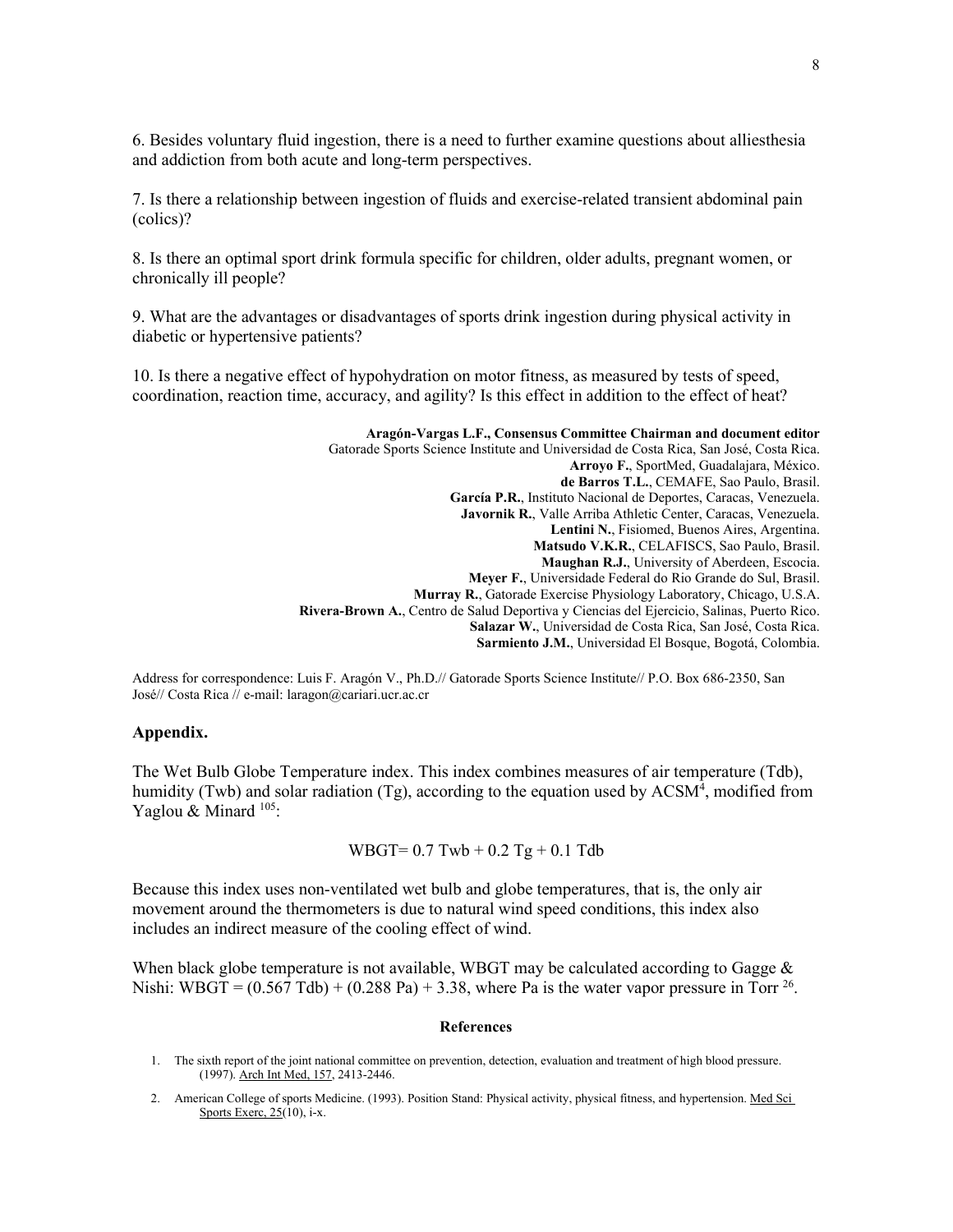- 3. American College of Sports Medicine. (1996). ACSM Position Stand on Exercise and Fluid Replacement. Med Sci Sports Exerc,  $28(1)$ , i-vii.
- 4. American College of Sports Medicine. (1996). Position Stand: Heat and cold illnesses during distance running. Med Sci Sports Exerc, 28(12), i-x.
- 5. American College of Sports Medicine. (1997). ACSM and American Diabetes Association Joint Position Statement on Diabetes Mellitus and Exercise. Med Sci Sports Exerc, 29(12), i-vi.
- 6. American College of Sports Medicine. (1998). The Recommended Quantity and Quality of Exercise for Developing and Maintaining Cardiorespiratory and Muscular Fitness, and Flexibility in Healthy Adults. Med Sci Sports Exerc, 30(6), 975-991.
- 7. Armstrong LE, Costill DL, & Fink WJ. (1985). Influence of diuretic-induced dehydration on competitive running performance. Med Sci Sports Exerc, 17, 456-461.
- 8. Armstrong LE, Maresh CM, Gabaree CV, Hoffman JR, Kavouras SA, Kenefick RW, Castellani JW, & Ahlquist LE. (1997). Thermal and circulatory responses during exercise: effects of hipohydration, dehydration, and water intake. J Appl Physiol,  $82(6)$ , 2028-2035.
- 9. Bar-Or O. (1989). Temperature regulation during exercise in children and adolescents. Gisolfi CV, & Lamb DR (Editors ), Perspectives in Exercise and Sports Medicine: Youth and, Exercise and Sports (Vol. 2pp. 335-367). Indianapolis: Benchmark Press Inc.
- 10. Bar-Or O, Blinkie JA, Hay JD, McDougall JD, Ward D.S, & Wilson WM. (1992). Voluntary dehydration and heat intolerance in cystic fibrosis. Lancet, 399, 696-699.
- 11. Bar-Or O, Dotan R, Inbar O, Rothstein A, & Zonder H. (1980). Voluntary hypohydration in 10 to 12-year-old boys. J Appl Physiol, 80, 112-117.
- 12. Bouchard C, Shephard RJ, Stephens T. (1993). Physical Activity, Fitness, and Health Consensus Statement. Champaign, IL: Human Kinetics.
- 13. Boulze D, Montastruc P, & Cabanac M. (1983). Water intake, pleasure and water temperature in humans. Physiological Behavior, 30, 97-102.
- 14. Calderón MF, & Aragón-Vargas LF. (1989). Body fluid loss in Costa Rican runners during a 21-K run. Proceedings of the 32nd ICHPER Anniversary World Congress. (pp. 387-390). Frostburg State University, Frostburg, Maryland, U.S.A..
- 15. Clapp III JF. (1996). Exercise during pregnancy. Bar-Or O, Lamb DR, & Clarkson PM (Editors), Perspectives in Exercise Science and Sports Medicine: Exercise and the Female, A Life Span Approach (Vol. 9pp. 413-452). Carmel, IN, USA: Cooper Publishing Group.
- 16. Clowes GHA, & O´Donnel TF Jr. (1974). Heat stroke. N Engl J Med, 291, 564-567.
- 17. Coggan AR, & Coyle EF. (1991). Carbohydrate ingestion during prolonged exercise: effects on metabolism and performance. Exerc Sport Sci Rev, 19, 1-40.
- 18. Coyle EF. (1998). Cardiovascular Drift During Prolonged Exercise and the Effects of Dehydration. Int J Sports Med, 19, S121-S124.
- 19. Coyle EF, & Montain S. (1992). Benefits of fluid replacement with carbohydrate during exercise. Med Sci Sports Exerc, 24(9S), S324-S330.
- 20. Ekblom, B., Greenleaf CJ, Greenleaf JE, & Hermansen L. (1970). Temperature regulation during exercise dehydration in man. Acta Physiol Scand, 79, 475-483.
- 21. Eston R, & Connolly D. (1996). The use of rating of perceived exertion for exercise prescription in patients receiving B-blocker therapy. Sports Med, 21(3), 176-190.
- 22. Fealey R, Low PA, & Thomas JE. (1989). Thermoregulatory sweating abnormalities in diabetes mellitus. Mayo Clin Proc, 64(6), 617-628.
- 23. Feinglos MN, & Bethel MA. (1998). Treatment of type 2 diabetes mellitus. Med Clin North Am, 82(4), 757-790.
- 24. Fletcher GF, Balady G, Blair SN, & Blumenthal J. (1996). Statement on exercise: benefits and recommendations for physical activity programs for all Americans. Circulation, 94(4), 857-862.
- 25. Franz MJ. (1997). Lifestyle modifications for diabetes management. Endocrinol Metab Clin North Am, 26(3), 499-510.
- 26. Gagge AP, & Nishi Y. (1976). Physical indices of the thermal environment. ASHRAE Journal, 18, 47-51.
- 27. Giacca A, Shi Z, Marliss EB, Zinman B, & Vranic M. (1994). Physical activity, fitness and type l diabetes. Bouchard C, Shephard RJ, Stephens T (Editors ), *Physical activity*, fitness and health (pp. 656-668). Human kinetics .
- 28. Gisolfi CV, Summers RW, & Schedl HP. (1990). Intestinal absorption of fluids during rest and exercise. Gisolfi CV, & Lamb DR (Editors), Perspectives in exercise science and sports medicine: Fluid homeostasis during exercise (Vol. 3pp. 129-180). Carmel, IN: Benchmark Press.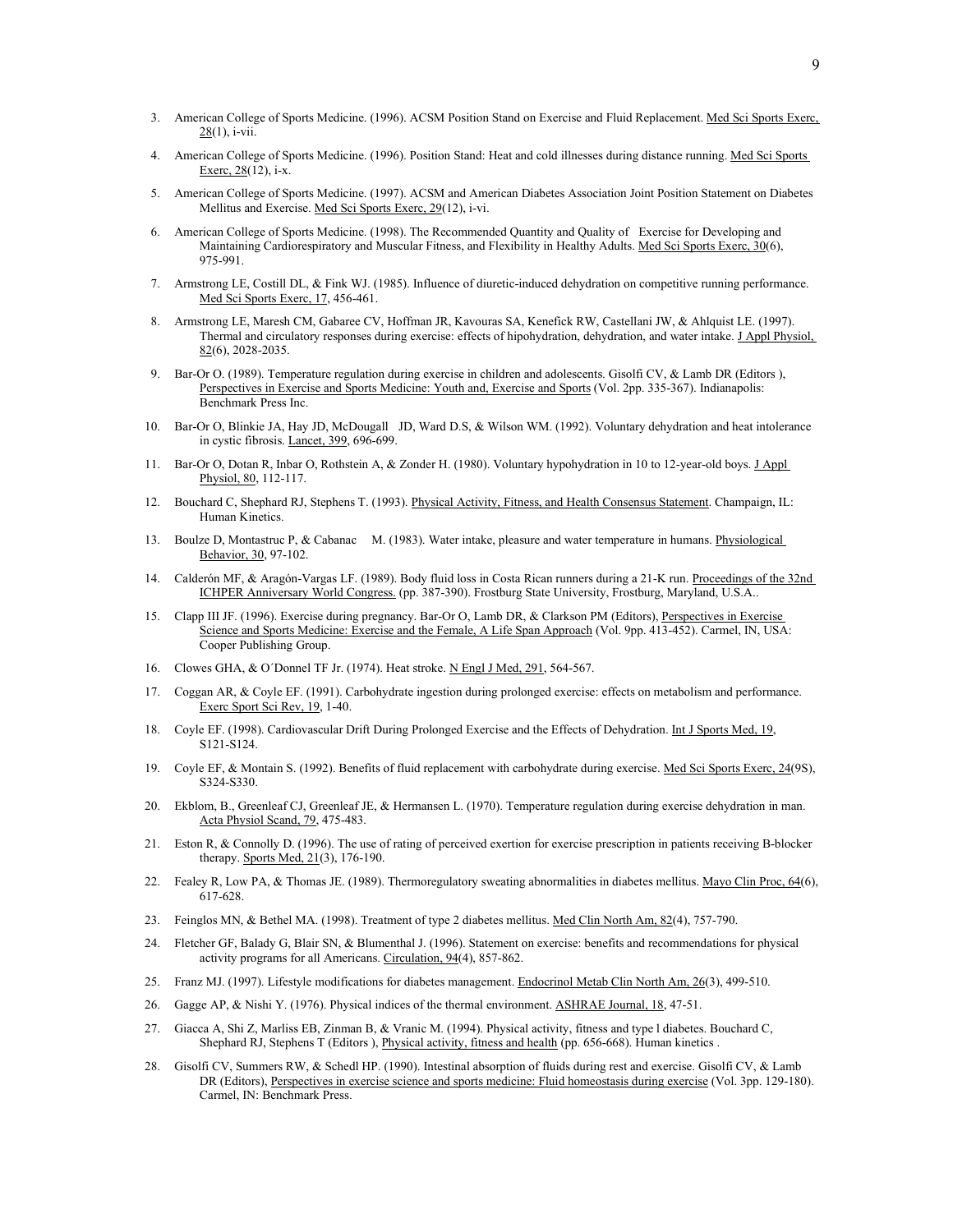- 29. Gisolfi CV, Summers RW, Schedl HP, & Bleiler TL. (1992). Intestinal water absorption from select carbohydrate solutions in humans. J Appl Physiol, 73(5), 2142-2150.
- 30. González-Alonso J, Heaps CL, & Coyle EF. (1992). Rehydration after exercise with common beverages and water. Int J Sports Med, 13(5), 399-406.
- 31. González-Alonso J, Mora Rodríguez R, Below PR, & Coyle EF. (1997). Dehydration markedly impairs cardiovascular function in hyperthermic endurance athletes during exercise. J Appl Physiol, 82(4), 1229-1236.
- 32. Greenleaf JE. (1992). Problem: Thirst, drinking behavior and involuntary dehydration. Med Sci Sports Exerc, 24(6), 645-656.
- 33. Greenleaf JE, & Sargent R. (1965). Voluntary dehydration in man. J Appl Physiol, 20, 719-724.
- 34. Hart LE, Egler BP, Shimizu AG, Tandam PJ, & Sutton JR. (1980). Exertional heat stroke:The runners nemesis. Can Med Assoc J, 122, 1244-1150.
- 35. Horswill CA. (1998). Effective fluid replacement. Int J Sport Nutr, 8, 175-195.
- 36. Houmard JA, Egan PC, Johns RA, Neufer PD, Chenter TC, & Israel RG. (1991). Gastric emptying during 1 h of cycling and running at 75% VO2max. Med Sci Sports Exerc, 23, 320-325.
- 37. Hubbard RW, Sandick BL, Matthew WT, Francesconi RP, Sampson JB, Durkot MJ, Maller O, & Engell DB. (1984). Voluntary dehydration and alliesthesia for water. J Appl Physiol (Respirat Environ Exercise Physiol), 57, 868-875.
- 38. Hubbard RW, Szlyk PC, & Armstrong LE. Influence of thirst and fluid palatability on fluid ingestion during exercise. Gisolfi CV, & Lamb DR (Editors), Perspectives in exercise science and sports medicine: Fluid homeostasis during exercise (Vol. 3pp. 39-95).
- 39. Hunt JB, & Patthak JD. (1960). The osmotic effect of some simple molecules and ions on gastric emptying. J Physiol, 245, 254-269.
- 40. Hunt JB, & Stubbs DF. (1975). The volume and energy content of the meals as determinants of gastric emptying. J Physiol, 245, 209-225.
- 41. Kark JS, Burr PQ, Wenger CB, Gastaldo E, & Gardner JW. (1996). Exertional heat illness in Marine Corps recruit training. Aviat Space Environ Med, (67), 354-360.
- 42. Kenney WL. (1997). Thermoregulation at rest and during exercise in healthy older adults. Exerc Sport Sci Rev, 25, 41-76.
- 43. Kenney WL and Hodgson JL. (1987). Heat tolerance, thermoregulation and aging. Sports Med, 4, 446-456.
- 44. Kew MC, Abrahams C, & Seftel HC. (1970). Chronic interstitial nephritis as a consecuence of heat stroke. Q J Med, 39, 189-199.
- 45. Knochel JP, & Reed G. (1987). Clinical Disorders, Fluid and Electrolyte Metabolism . Kleeman CR, Maxwell MH, & Narin NG (Editors), Disorders of heat regulation (pp. 1197-1232). New York: Mc Graw Hill.
- 46. Ladell WSS. (1949). Heat cramps. Lancet, 836-839.
- 47. Lamb DR, & Brodowicz GR. (1986). Optimal use of fluids of varying formulation to minimize exercise-induced disturbances in homeostasis. Sports Med, 3, 247-274.
- 48. Lambert GP, Chang RT, Joensen D, Shi X, Summers RW, Schedl HP, & Gisolfi CV. (1996). Simultaneous determination of gastric emptying and intestinal absorption during cycle exercise in humans. Int J Sports Med, 17(1), 48-55.
- 49. Latzka WA, Sawka MN, Montain SJ, Skrinar GS, Fielding RA, Matott Rp, & Pandolf KB. (1997). Hyperhydration: Thermoregulatory effects during compensable exercise-heat stress. J Appl Physiol, 83(3), 860-866.
- 50. Liethead CS, & Gunn ER. (1964). The aetiology of cane's cutter cramps in British Guiana. Liege Environmental Physiology and Psychology in Arid Conditions (pp. 13-17). Belgium: UNESCO.
- 51. Maughan RJ, JB Leiper, & Shirreffs SM. (1997). Factors influencing the restoration of fluid and electrolyte balance after exercise in the heat. Br J Sports Med, 31, 175-182.
- 52. Maughan RJ, & Leiper JB. (1995). Sodium intake and post-exercise rehydration in man. Eur J Appl Physiol, 71(4), 311-319.
- 53. Maughan RJ, Owen JH, Shirreffs SM, & Leiper JB. (1994). Post-exercise rehydration in man: effects of electrolyte addition to ingested fluids. Eur J Appl Physiol, 69(3), 209-15.
- 54. Maughan RJ, & Shirreffs S. (1997). Preparing athletes for competition in the heat: developing an effective acclimatization strategy. Sports Science Exchange, 10(2).
- 55. Maughan RJ, & Shirreffs SM (Editors). (1998). Dehydration, Rehydration and Exercise in the Heat. Int J Sports Med, 19(Supplement 2), S89-S168.
- 56. Meisher E, & Fortney SM. (1989). Responses to dehydration and rehydration during heat exposure in young and older men. Am J Physiol, 257, R1050-1056.
- 57. Meyer F, & Bar-OR O. (1994). Fluid and electrolyte loss during exercise: The pediatric angle. "leading article" . Sports Med, 18, 4-9.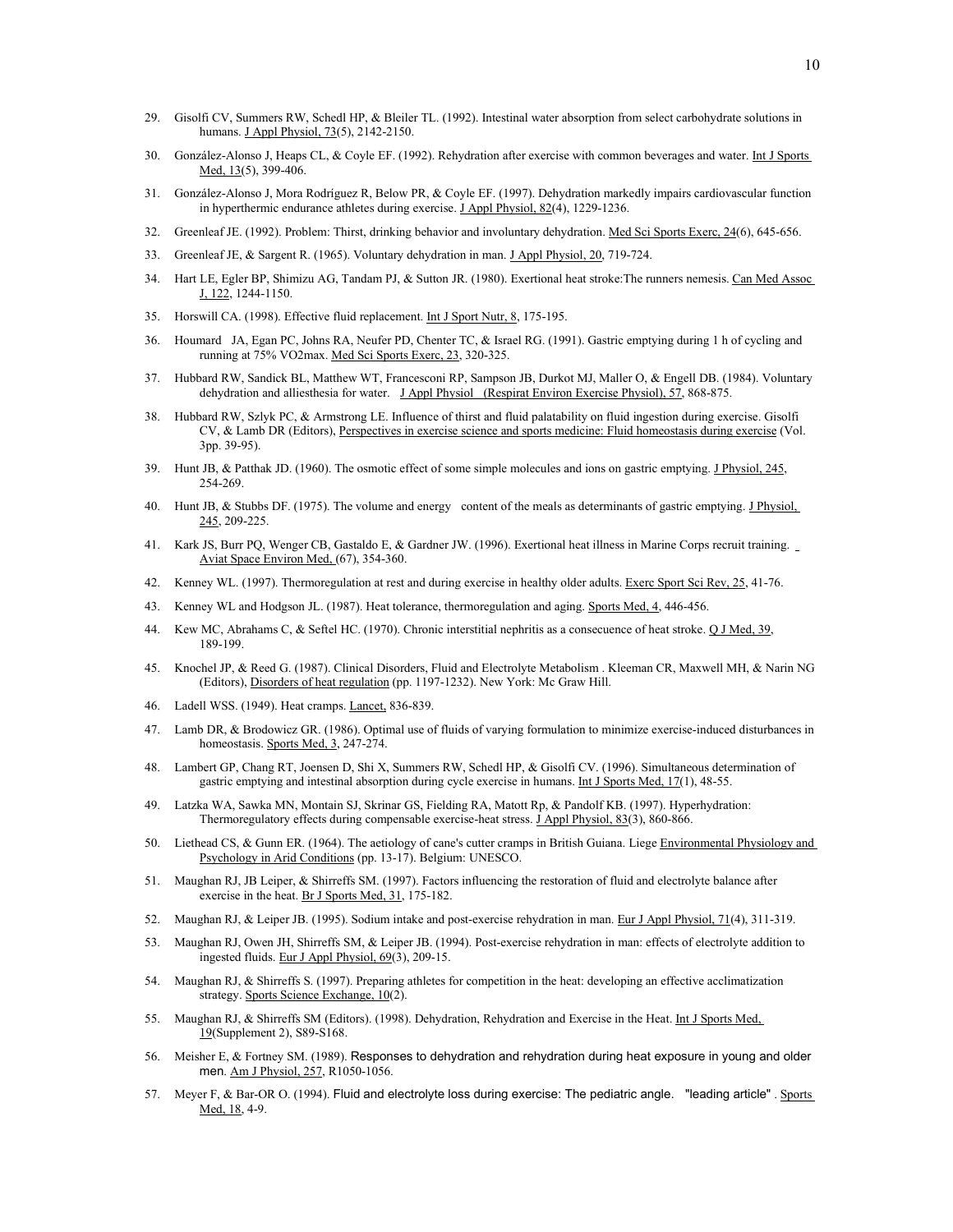- 58. Meyer F, Bar-Or O, Salsberg A, & Passe D. (1994). Hypohydration during exercise in children: effect on thirst, drink preferences, and rehydration. Int J Sport Nutr, 4, 22-35.
- 59. Mudambo KS, Leese GP, & Rennie MJ. (1997). Gastric emptying in soldiers during and after field exercise in the heat measured with the (13C) acetate breath test method. Eur J Appl Physiol, 75, 109-114.
- 60. Murray R. (1987). The effects of consuming carbohydrate-electrolyte beverages on gastric emptying and fluid absorption during and following exercise. Sports Med, 4(5), 322-351.
- 61. Murray R. (1998). Rehydration Strategies Balancing Substrate, Fluid, and Electrolyte Provision. Int J Sports Med, 19, S133-S135.
- 62. Murray R, Bartoli W, Eddy D, & Horn M. (1997). Gastric emptying and plasma deuterium accumulation following ingestion of water and two carbohydrate-electrolyte beverages. Int J Sport Nutr, 7, 144-153.
- 63. Nadel ER. (1988). Temperature Regulation and Prolonged Exercise. Lamb DR, & Murray R (Editors), Perspectives in Exercise Science and Sports Medicine: Prolonged Exercise (Vol. 1pp. 125-151). Indianapolis, IN: Benchmark Press, Inc.
- 64. Nadel ER, Fortney SM, & Wergner CB. (1980). Effect of hydration state on circulatory and thermal regulations. J Appl Physiol, 49, 715-721.
- 65. NIH Consensus Conference Development Panel on Physical Activity and Cardiovascular Health. (1996). Physical activity and cardiovascular health. JAMA, 276(3), 241-246.
- 66. Noakes T, Rehrer N, & Maughan RJ. (1991). The importance of volume in regulating gastric emptying. Med Sci Sports Exerc,  $23(3)$ , 307-313.
- 67. Noakes TD. (1993). Fluid replacement during exercise. Exerc Sport Sci Rev, 21, 297-330.
- 68. Nose H, Mack GW, Shi X, & Nadel ER. (1988). Role of osmolality and plasma volume during rehydration in humans. J Appl Physiol, 65, 325-331.
- 69. O'Donnell TF. (1977). The hemodynamic and metabolic alterations associated with acute heat stress injury in marathon runners. Ann N Y Acad Sci, 301, 262-269.
- 70. Orbach P, & Lowenthal DT. (1998). Evaluation and treatment of hypertension in active individuals. Med Sci Sports Exerc, Supp  $30(10)$ , S354-S366.
- 71. Pals KL, Chang RT, Ryan AJ, & Gisolfi CV. (1997). Effect of running intensity on intestinal permeability. JAppl Physiol, 82, 171-176.
- 72. Pitts GC, Johson RE, & Consolazio FC. (1944). Work in the heat as affected by intake of water, salt and glucose. Am J Physiol, 142, 253-259.
- 73. Rehrer NJ, Beckers EJ, Brouns F, Ten Hoor F, & Saris WHM. (1990). Effects of dehydration on gastric emptying and gastrointestinal distress while running. Med Sci Sports Exerc, 22(6), 790-795.
- 74. Rehrer NJ, Brouns F, Beckers E, ten Hoor F, & Saris WHM. (1990). Gastric emptying with repeated drinking during running and bicycling. Int J Sports Med, 11(3), 238-243.
- 75. Rehrer NJ, Wagenmakers AJ, Beckers EJ, Halliday D, Leiper JB, Brouns F, Maughan RJ, Westerterp K, & Saris WH. (1992). Gastric emptying, absorption, and carbohydrate oxidation during prolonged exercise. J Appl Physiol, 72(2), 468-75.
- 76. Reisen E. (1997). Nonpharmacologic approaches to hypertension. Weight, sodium, alcohol, exercise and tobacco considerations. Med Clin North Am, 81(6), 1289-1303.
- 77. Rico-Sanz J, Frontera W, Rivera M, Rivera-Brown A, Mole P, & Meredith C. (1996). Efects of hyperhydration on total body water, temperature regulation and performance of elite young soccer players in a warm climate. Int J Sports Med, 17(2), 85-91.
- 78. Rivera-Brown AM, Gutiérrez R, Gutiérrez JC, Frontera WR, & Bar-Or O. (1999). Drink composition, voluntary drinking, and fluid balance in exercising, trained, heat-acclimatized boys. J Appl Physiol, 86(1), 78-84.
- 79. Rivera-Brown AM, Torres M, Ramirez-Marrero F, & Bar-Or O. (1999). Drink Composition, voluntary drinking and fluid balance in exercising, trained, heat acclimatized girls (abstract). Med Sci Sports Exerc, 31(5 Supplement), S92.
- 80. Rodriguez-Santana J, Rivera-Brown A, Frontera W, Rivera M, Mayol P, & Bar-or O. (1995). Effect of drink pattern and solar radiation on thermoregulation and fluid balance during exercise in chronically heat acclimatized children. Am J Hum Biol, 7, 643-650.
- 81. Rothstein A, Adolph EF, & Wills JH . (1947). Voluntary dehydration. (pp. 254-270). New York: Interscience.
- 82. Ryan AJ, Lambert GP, Shi X, Chang RT, Summmers RW, & Gisolfi CV. (1998). Effect of hypohydration on gastric emptying and intestinal absorption during exercise. J Appl Physiol, 84(5), 1581-1588.
- 83. Sawka MN. (1992). Physiological consequences of hypohydration: exercise performance and thermoregulation. Med Sci Sports Exerc, 24(6), 657-670.
- 84. Sawka MN, & Pandolf KB. (1990). Effects of body water loss on physiological function and exercise performance. Gisolfi CV,